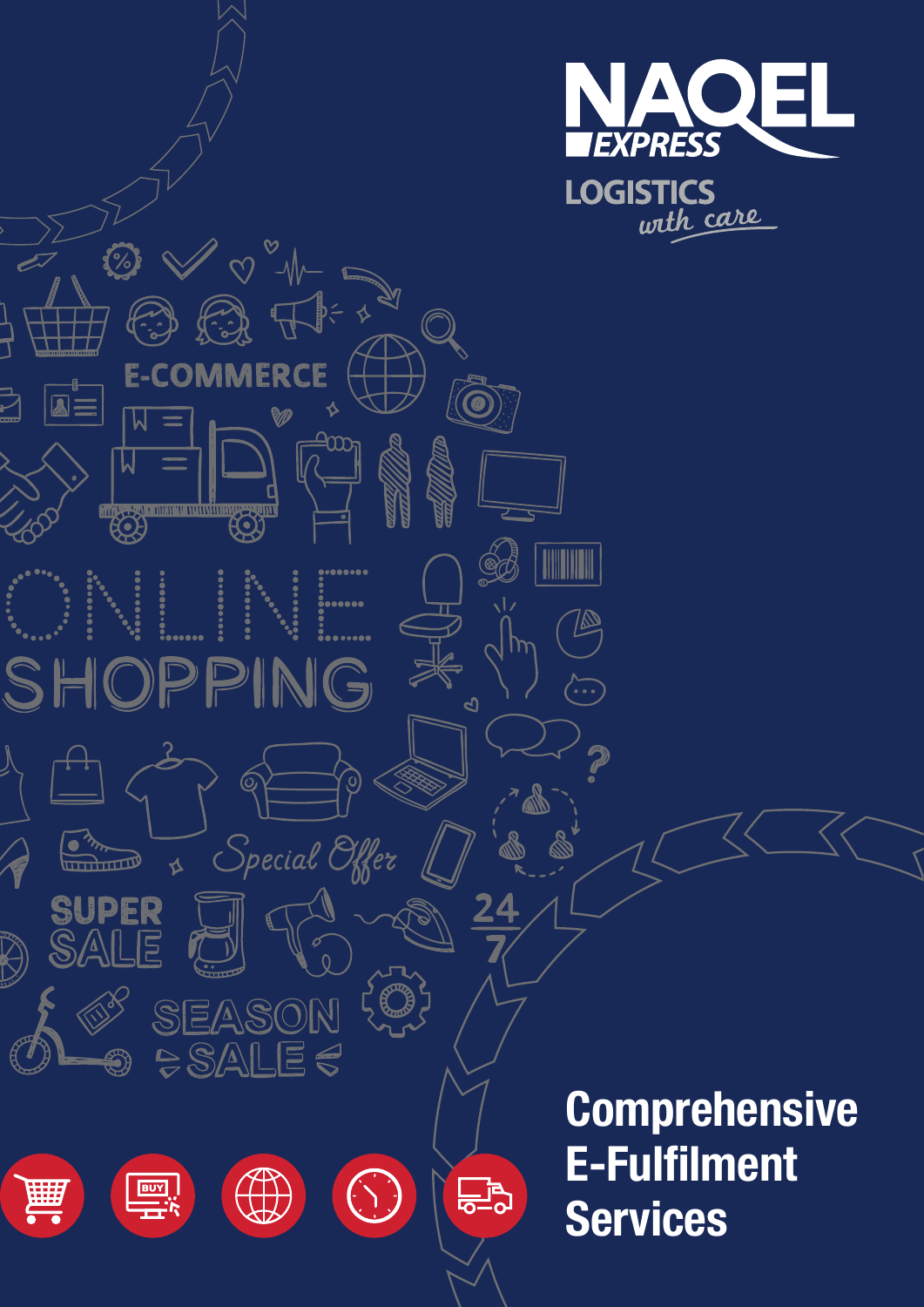You have a great product and an ecommerce business with plans to grow your business.

But do you worry about how to manage your business – fulfilling customer orders, providing customer service, generating sales, sourcing products and trying to grow your business, all at the same time?

What if we tell you that there is a service which can help you grow your business and save time, make customers happy and help you make more money? That's E-fulfilment by Naqel Express.

E-fulfilment by Naqel Express makes your product more easily accessible to customers locally and globally with fast deliveries. Our acclaimed 'logistics with care' customer service takes your business to the next level.

Here is what you can do:

A. Sign up to our e-fulfilment service in 4 simple steps

- 1. Agree upon the quotation.
- 2. Sign the e-fulfilment contract.
- 3. Complete the integration of your online shop with our e-fulfilment service.
- 4. Undergo the training on how you can use our e-fulfilment service.

#### B. Test how to use our e-fulfilment service

- 1. Send your delivery request to Naqel Express state-of-the-art e-fulfilment centre nearest to you.
	- a. We choose the storage based on the volume and storage guidelines of your request.
	- b. Storage space is allocated.
- 2. We receive your shipment, take stock, examine the inventory, label it and store your products securely.
- 3. Your inventory is recorded.
- 4. A trial test of the e-fulfilment process is carried out. If any problems are faced, they are rectified. If the test goes fine you are ready to start the shipment of your orders.

When customers buy your product online we will pick, pack and ship them. We also manage your customer service and returns 24/7.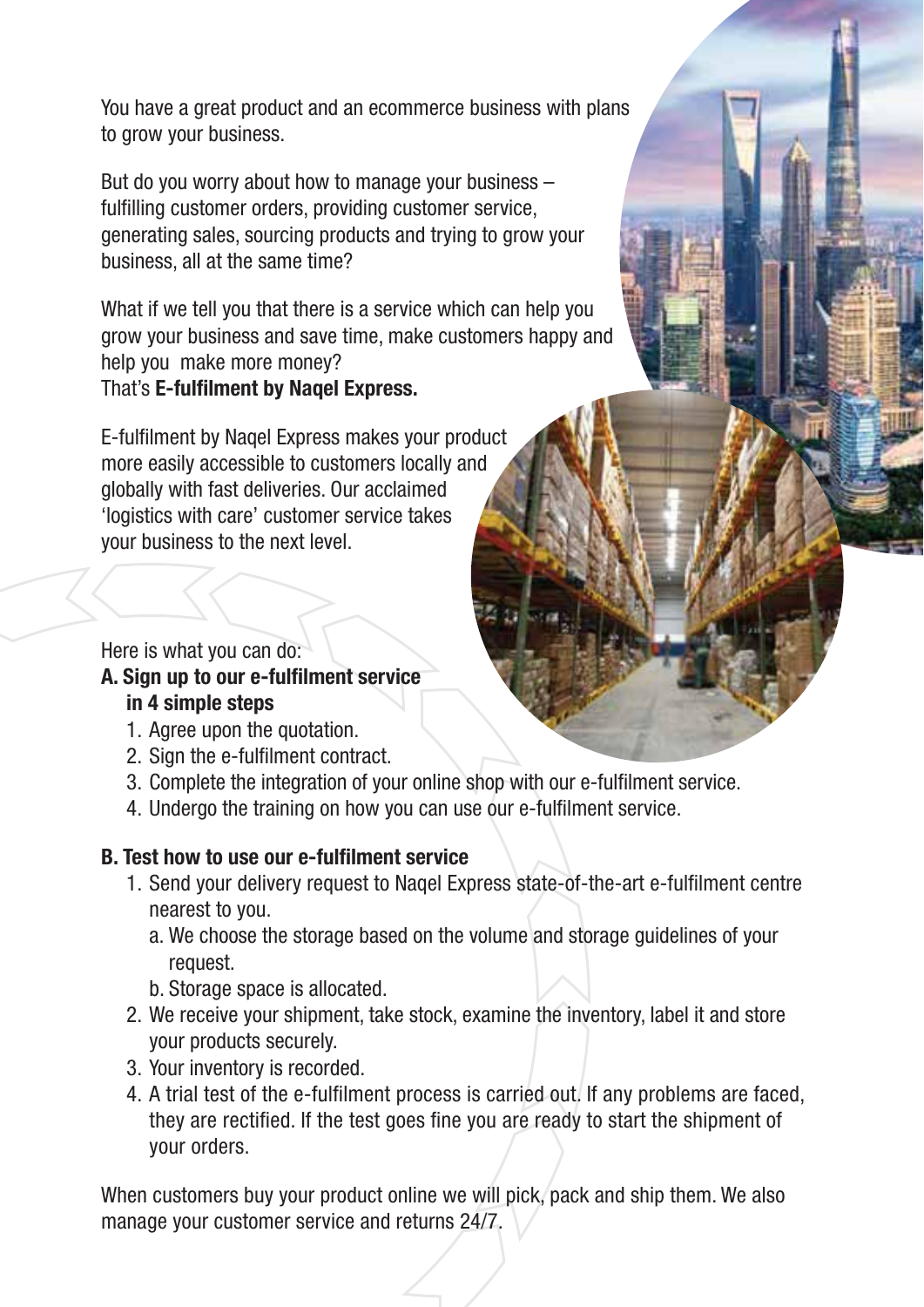

# Why choose e-fulfilment by Naqel Express?

- State-of-the-art warehouse management system.
- Large fleet.
- Prepaid and cash-on-delivery (COD) to 4900 drop-off points across KSA.
- Largest last mile delivery.
- Robust e-fulfilment software
- Comprehensive ecommerce operations solution.
- Presence in bonded & re-export zones.
- Own gateway for custom clearance.
- Professional and experienced staff ensuring your deliveries with care.

## We offer the most comprehensive e-fulfilment services in the Kingdom of Saudi Arabia

Whether you have a domestic or international ecommerce business our e-fulfilment services can help you to manage and track your orders, inventory and returns in a professional manner.

Our e-fulfilment service portfolio includes: